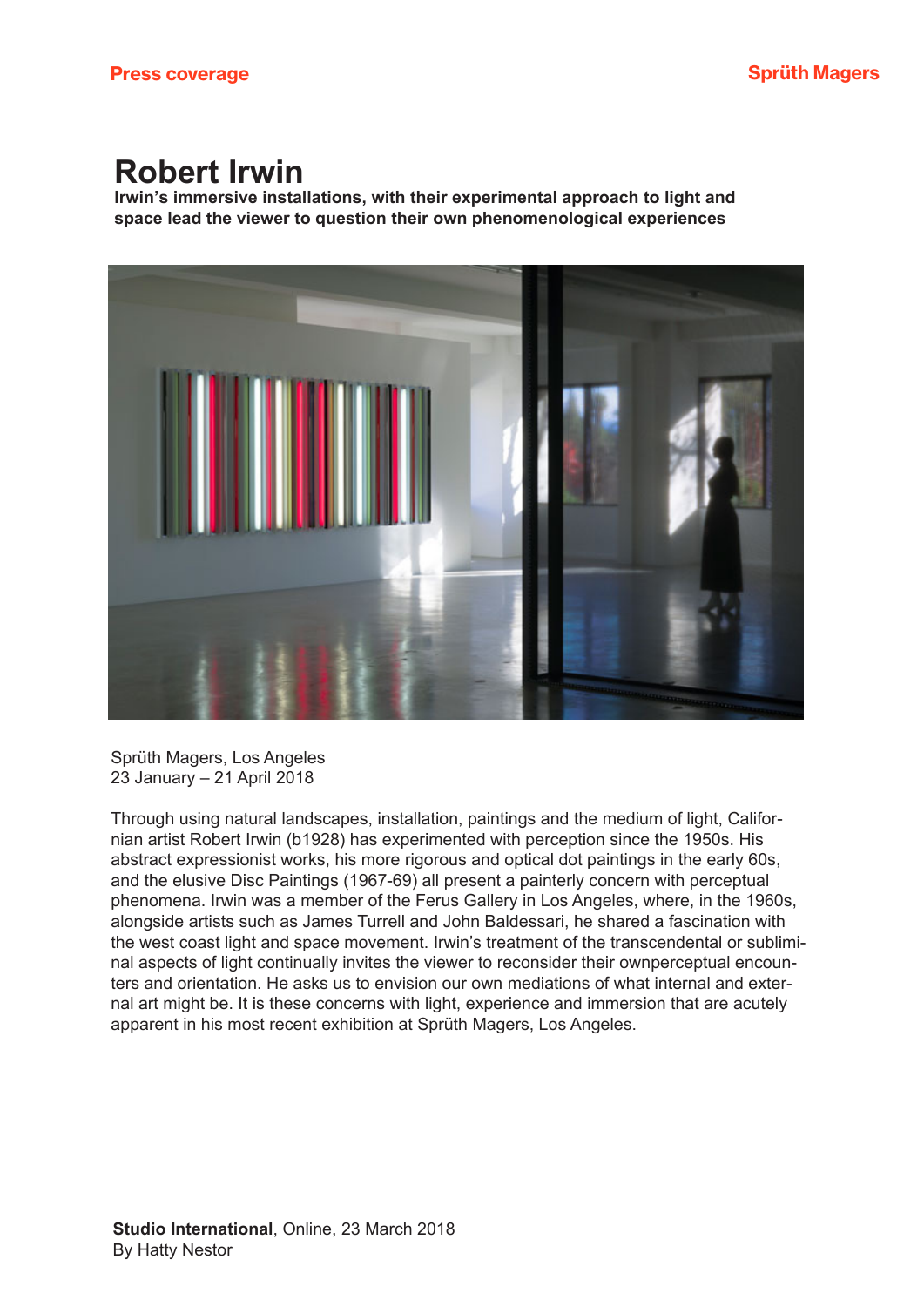

Much like Irwin's 1974 installation Soft Wall at the Pace Gallery in New York, the exhibition at Sprüth Magers asks us to confront our personal and ephemeral experiences of installation art. On entering the gallery, I am met by a reconstruction of the gallery's architecture. The walls have been removed to accommodate Irwin's installation Untitled (2017-18), exposes the large windows installed since the gallery's reopening in 2016. Untitled feels somewhat layered in its understanding of space, aesthetics and experience; it uses the space as an artistic platform – which is precisely the intention of immersive art. Yet despite feeling entrenched in the installation, I still physically stand outside it. I can't help but wonder, how does this differ from the two-dimensional experience found in mediums such as painting?

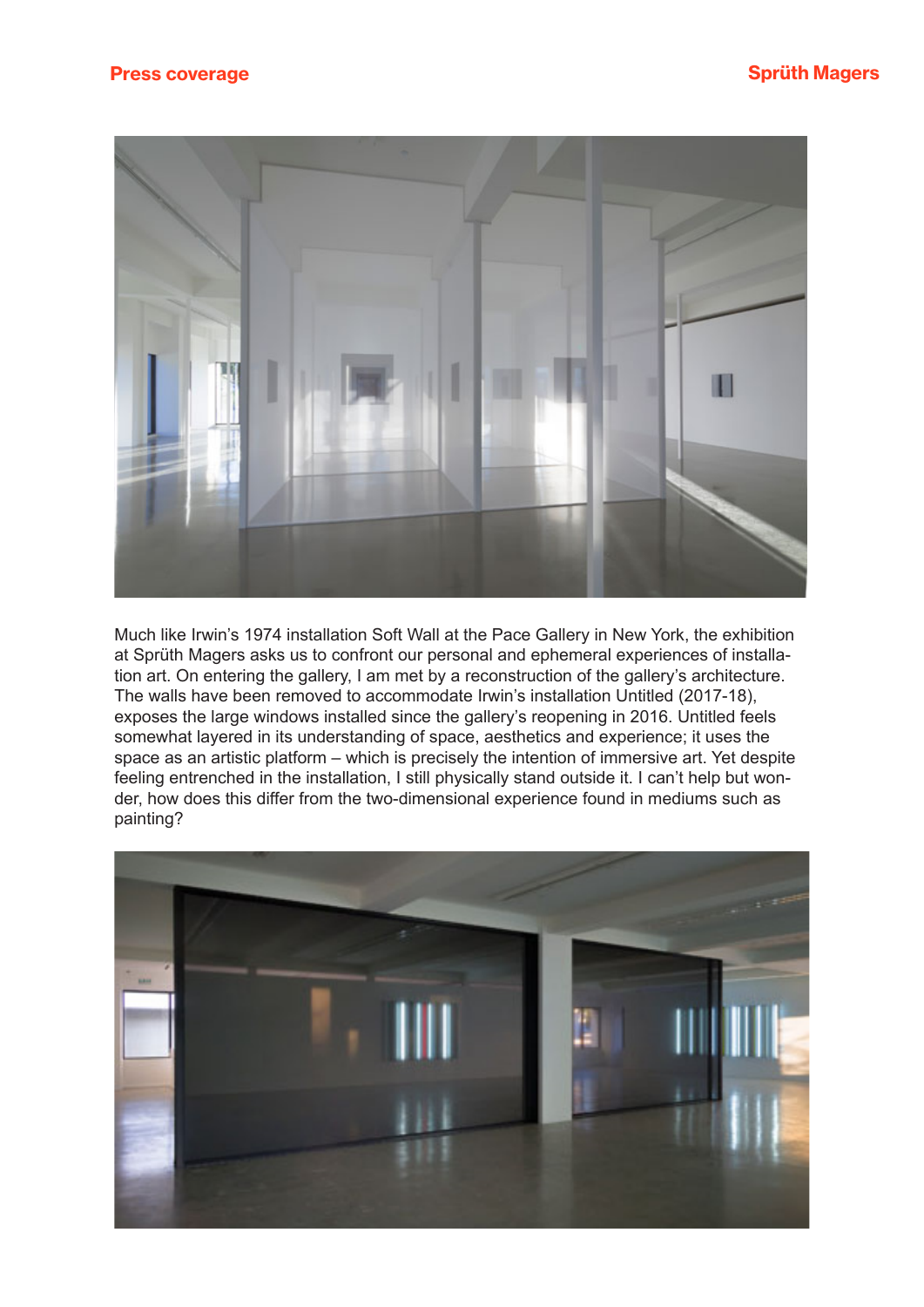The installations organisation of space illustrates Irwin's preoccupation with perception. The transparent installation acts as a playback mirror to those who encounter it, allowing the viewer to move through the gallery with physical ease, witnessing their own movements. The scrim, which is the installations material form, acts like a chamber lengthening the ceiling and walls. This scrim, which acts as a void of translucent white substance, is calming, yet powerful. This blurring of boundaries, and the inherent attention placed on the spectator, make the simplicity of perception, and the different ways we can explore it, paramount. There is a freedom in these works; a feeling of autonomy and agency, perhaps enforced by the immersion inherent to the installation – as viewers, we move through it, yet stand separately from it; which is what Irwin wants us to experience and, indeed, do – to question our own phenomenological experiences.



In 1983, Irwin embarked on one of his largest, and most immersive, outdoor site conditional installations, Two Running Violet V Forms. There are stark similarities between this work and the wall pieces found in the second room of the current exhibition. As I enter the upstairs level of the gallery, the colours and composition change dramatically from downstairs. Four works are exhibited here: Mint Condition (2015), Misty Miss Christy (2017) (named after the singer June Christy), Faust (2015) and Shorty George (2015). These light installations are all similar in medium, yet there are slight differences in colour – greens, greys, and reds all fill the horizontal lights. The forms are mesmerising; I am struck by their ability to lure the viewer closer to the wall on which they are placed. Each light sits in opposition to one another, so when we look at one of the light installations, they feel in conversation with one another and not mutually exclusive. It is also interesting to consider their titles, three of which seem to reference people, giving the works a sense of identity and personality.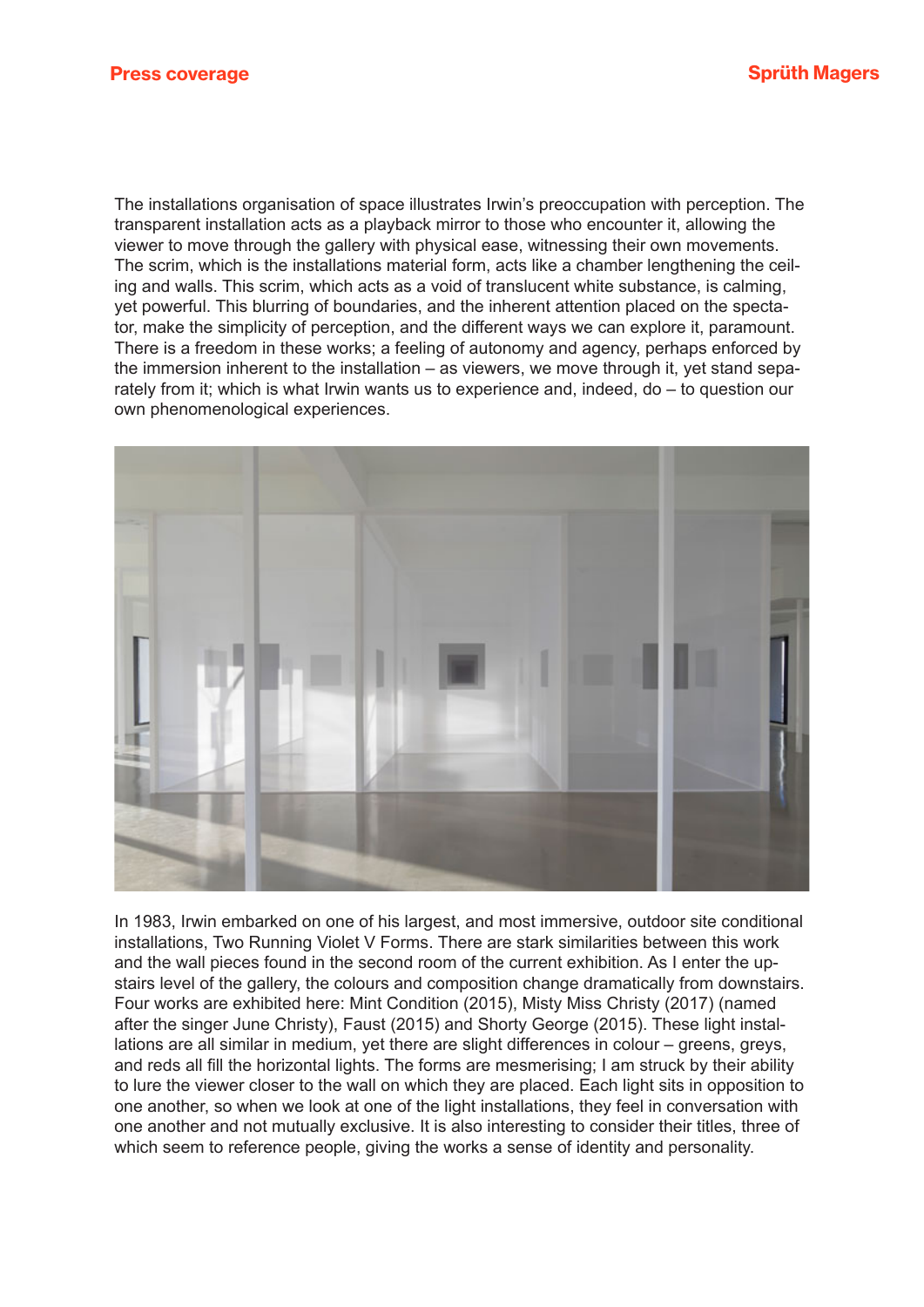

Back down the stairs, the tranquil experience of both works leaves an imprint of calm. It is an unusual experience to feel that an artist has transformed the whole gallery into a singular work. In the past, Irwin's practice has not always employed tangible objects as such; instead, he uses the pre-existing conditions of an environment and its capability of bringing modes of perception to overcome the subject-object paradox prominent in constituting perceptual experience. What is interesting about this exhibition is that he has managed to fuse tangible objects as an interesting mediation on the gallery space.